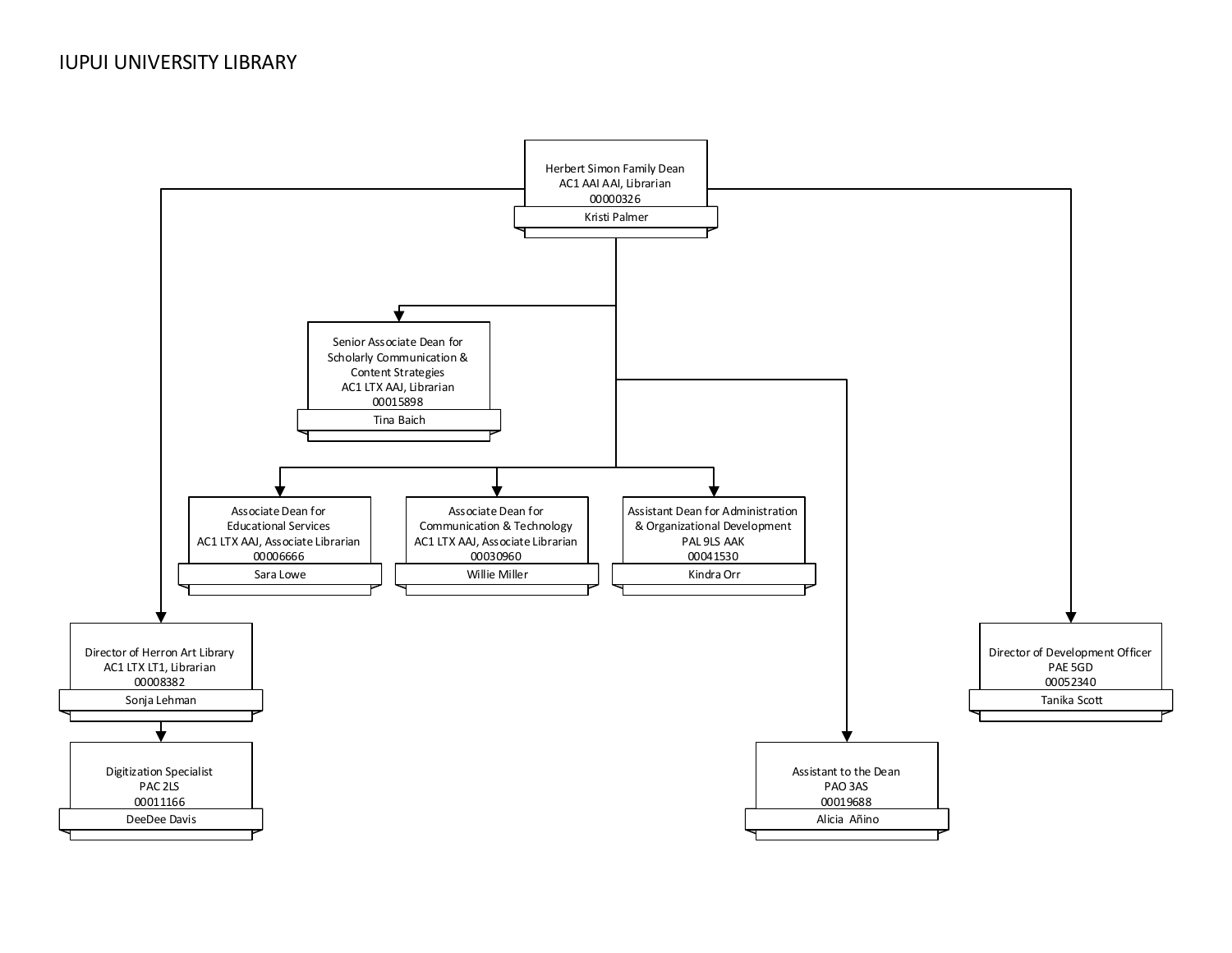<span id="page-1-0"></span>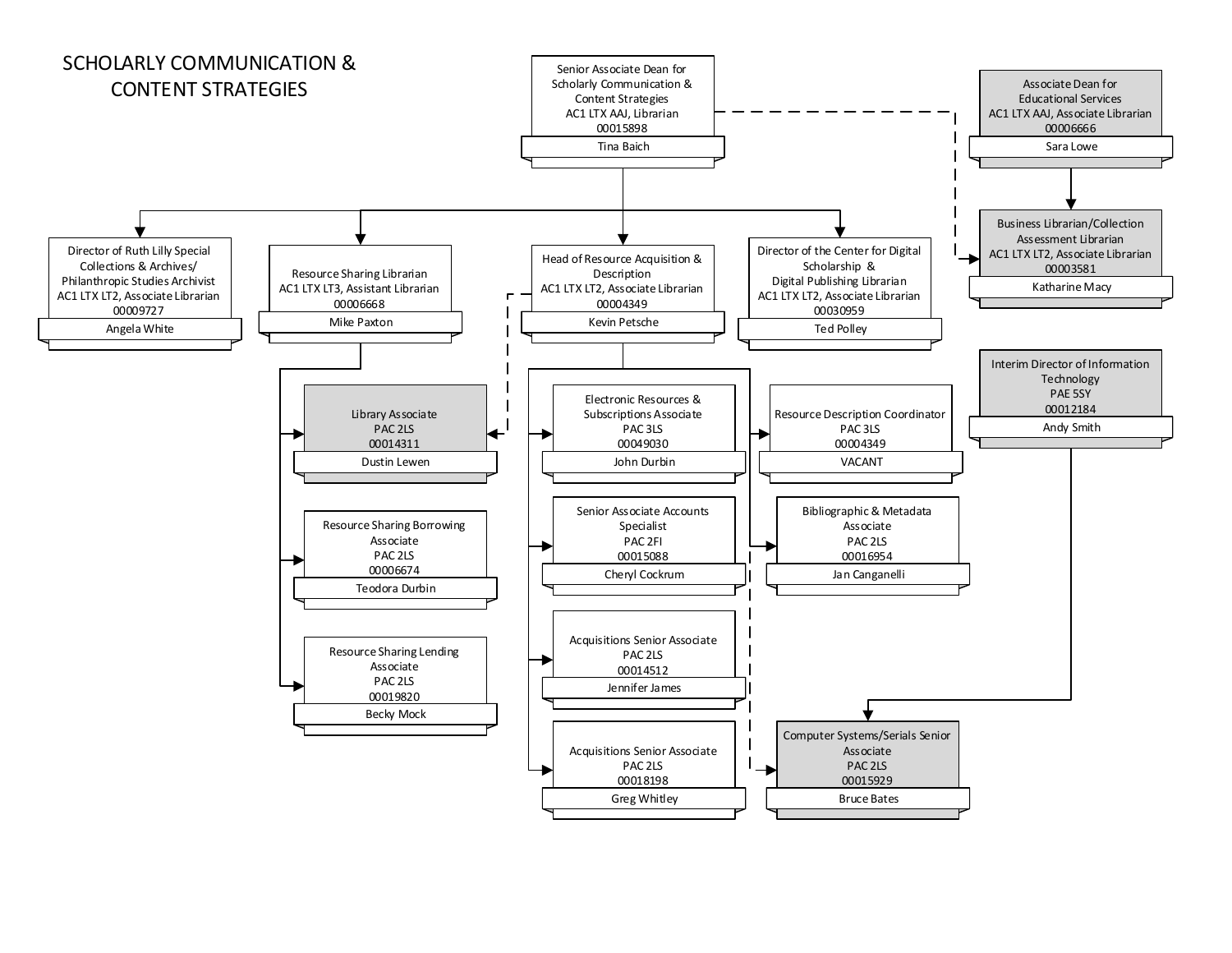### <span id="page-2-0"></span>CENTER FOR DIGITAL SCHOLARSHIP

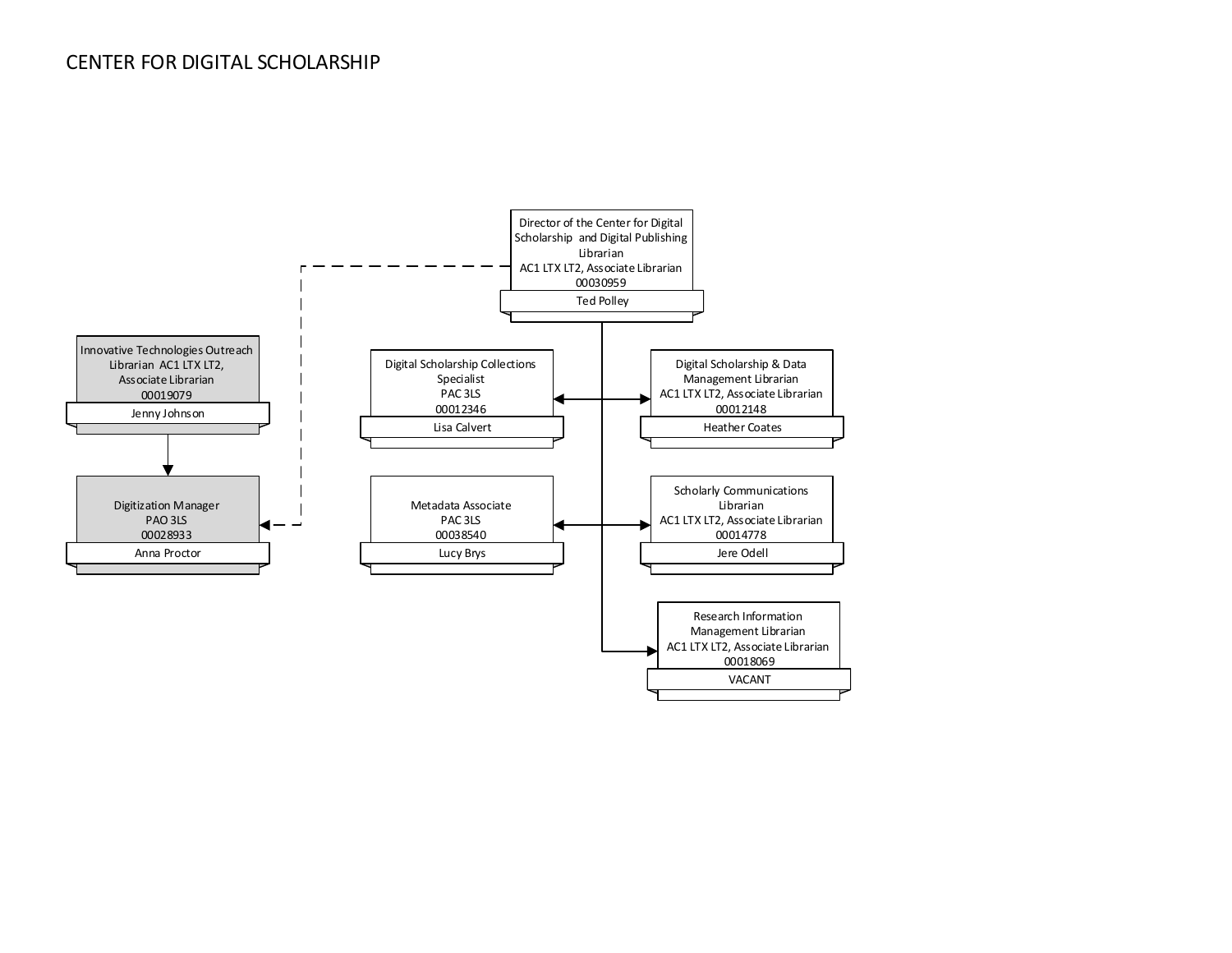# <span id="page-3-0"></span>RUTH LILLY SPECIAL COLLECTIONS & ARCHIVES

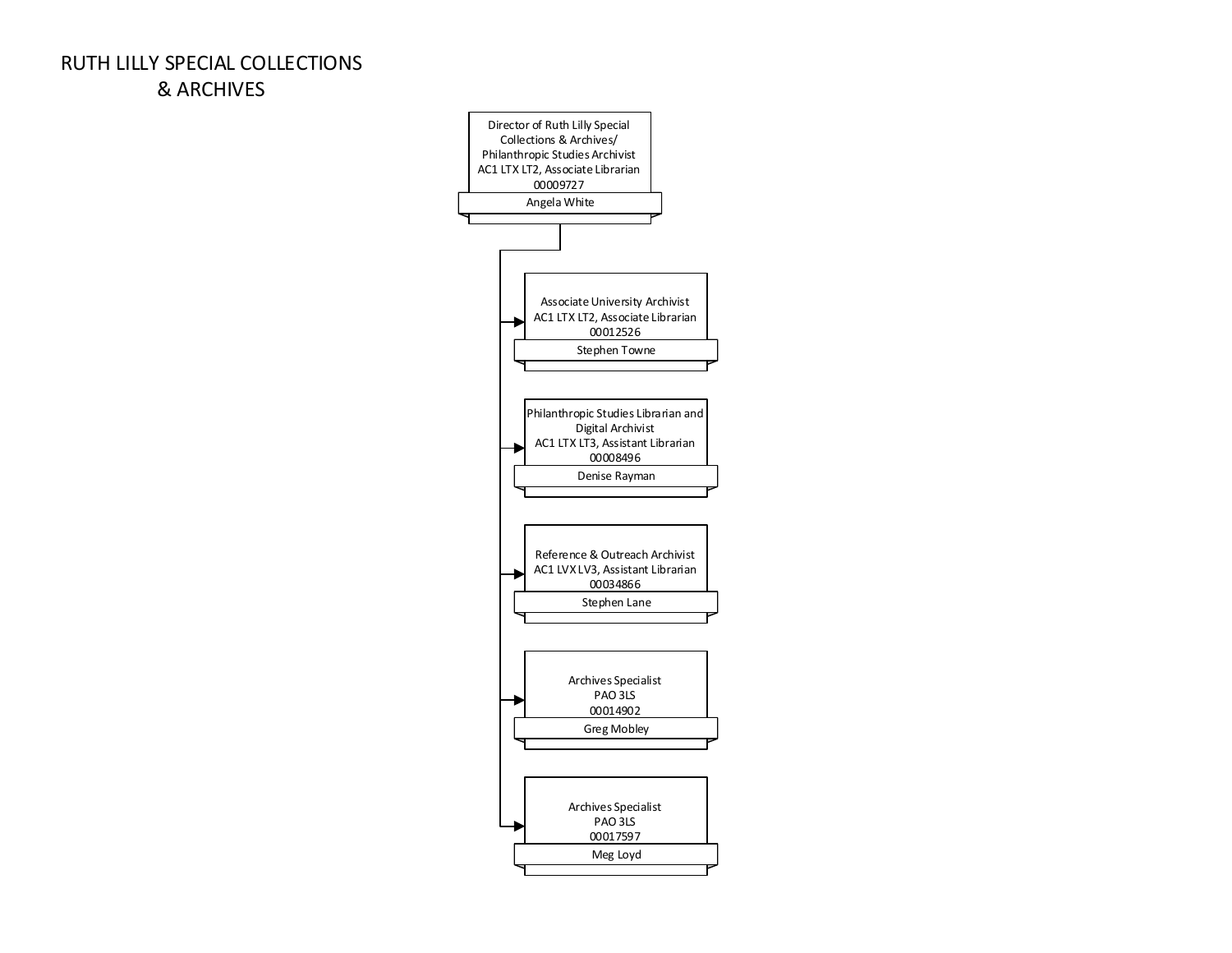### <span id="page-4-0"></span>TECHNOLOGY SERVICES

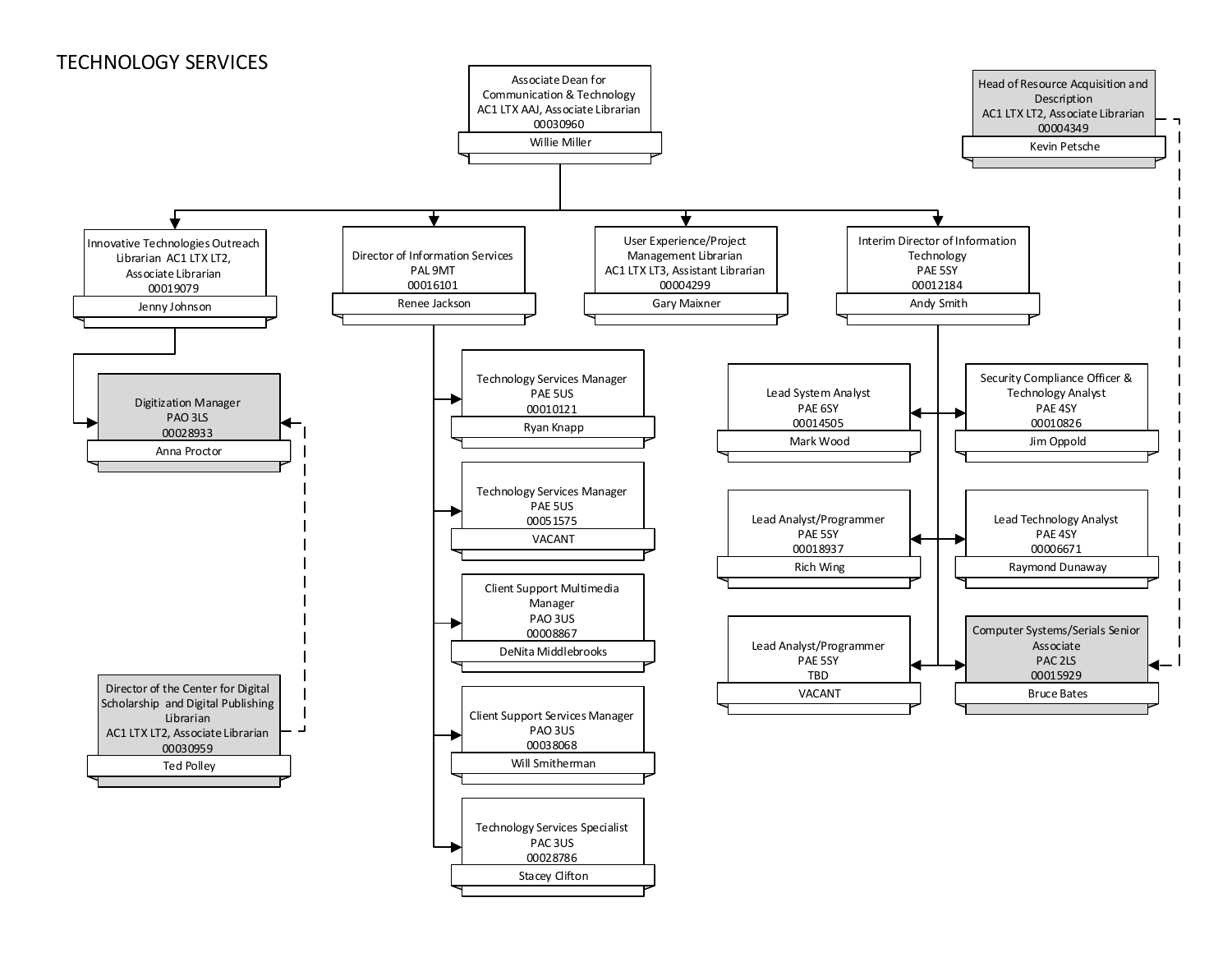#### <span id="page-5-0"></span>EDUCATIONAL SERVICES